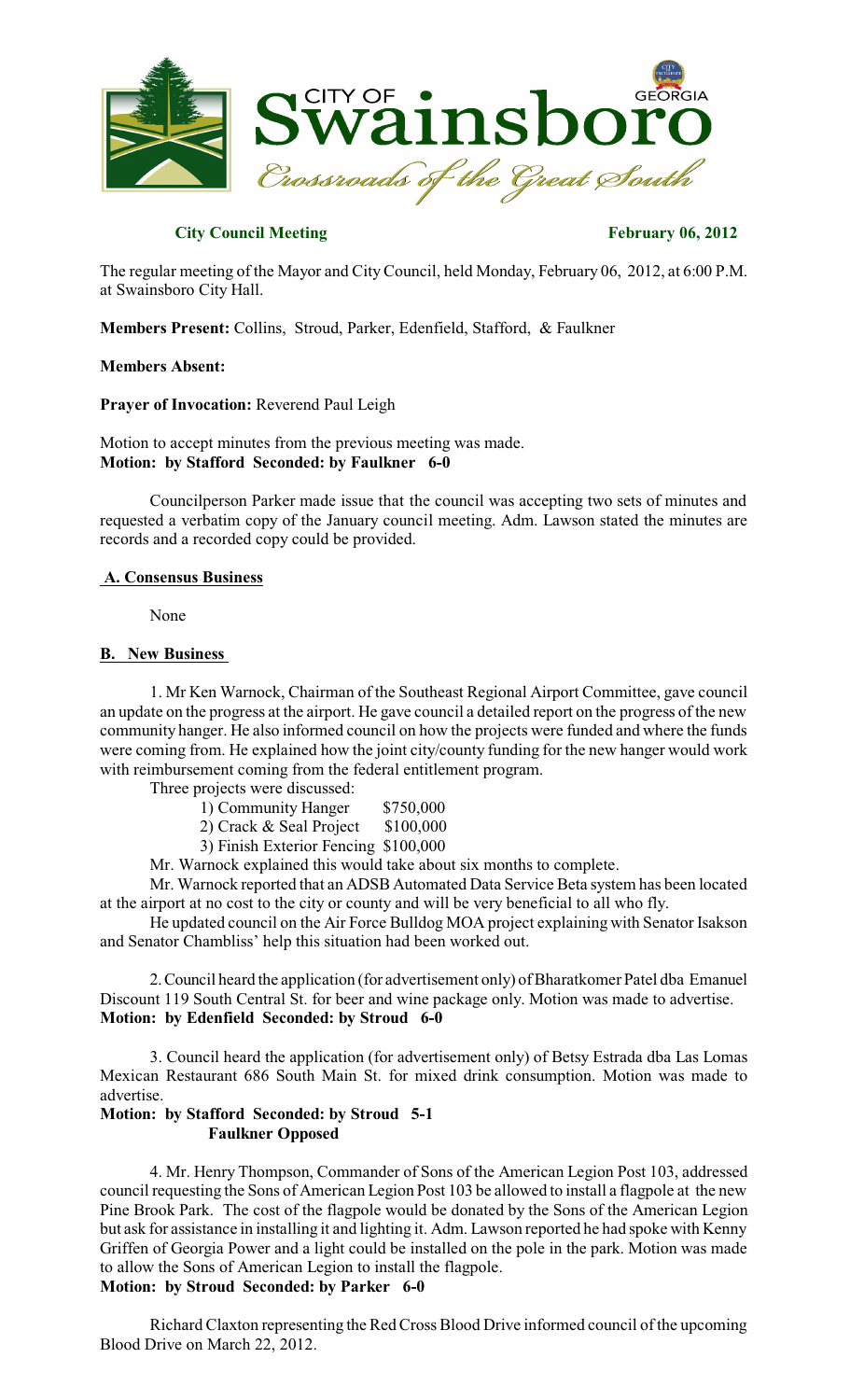Richard Claxton representing the American Legion and the VFW presented Mayor Schwabe a plaque of appreciation for all the assistance the city has given to the American Legion and Veterans of Foreign Wars.

5. Adm. Lawson presented a resolution to submit an application for the 2012 Community Development Block Grant as follows:

# *CITY OF SWAINSBORO* **RESOLUTION**

A RESOLUTION by the Mayor and Council members of the City of Swainsboro, Georgia, to authorize submission of a Community Development Block Grant (CDBG) application to the Georgia Department of Community Affairs (DCA) for funding under Title I of the Housing and Community Development Act of 1974, as amended.

WHEREAS, the Mayor and Council members of the City of Swainsboro, Georgia, found that the program is necessary and desirable in order to improve the living conditions of low and moderate income persons living in the City of Swainsboro, Georgia; and

WHEREAS, the Mayor and Council members of the City of Swainsboro, Georgia, desire that the CDBG application be submitted to the Georgia DCA for funding under Title I of the Housing and Community Development Act of 1974, as amended;

NOW, THEREFORE, be it resolved by the Mayor and Council members of the City of Swainsboro, Georgia, that:

The Mayor of the City of Swainsboro, or his/her successor, is hereby authorized to submit to the Georgia Department of Community Affairs a Community Development Block Grant application and such supporting and collateral material as shall be necessary.

READ, APPROVED AND ADOPTED by the Mayor and Council members of the City of Swainsboro, Georgia on a motion made by Stafford, seconded by Edenfield, and adopted on this 6th day of February, 2012.

Motion to adopt resolution as presented. **Motion: by Stafford Seconded: by Edenfield 6-0**

7. Ms. Jen Meadows, Director of Emanuel Arts Council, gave council a report on the upcoming African American Arts and Culture Event on March 3, 2012. She asked that Roger Shaw St. and Green St. be closed from 11am to 9pm for the festival. She stated there would be entertainment, arts and crafts, and food all day long.

Motion to grant the request of the street closures was made. **Motion: by Faulkner Seconded: by Stafford 6-0**

#### **C. Old Business**

None

#### **D. Committee Reports**

**Police**: Councilperson Faulkner reported the Police Department was routine.

Police Chief Ellison reminded everyone about the Police Banquet on February 16, 2012 at the Cadle Barn.

Police Chief Ellison reported that some progress had been made at the Animal Shelter with the stray dogs in the area.

**Executive:** Councilperson Stroud had no report.

**Public Works:** Councilperson Parker requested the purchase of two mower deck for OMI as follows:

1. X Marte Mower Deck \$2,601.34

2. Kabota Mower Deck \$2,342.00

Motion was made to purchase the items as requested.

**Motion: by Parker Seconded: by Stafford 6-0**

Councilperson Parker reported that the doors at the Recycle Center need some attention. Estimate for the repairs will be obtained. He also reported that the refrigerator was in need of cleaning.

Councilperson Parker talked about the tires being thrown out side of the roads littering the city.

Councilperson Collins reported that the Clean UP Committee would be meeting some to look at new projects.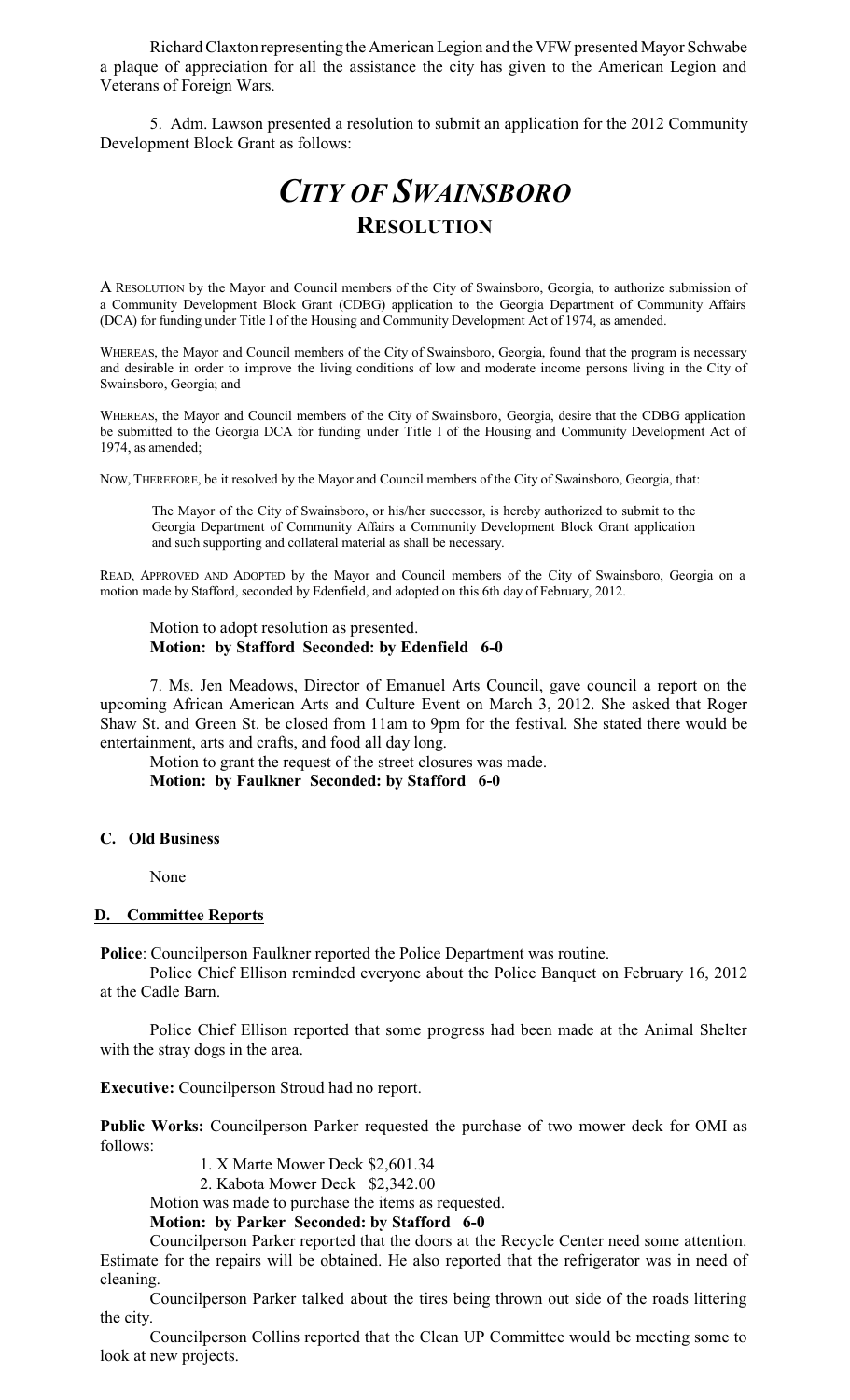Councilperson Collins reported that she had received a request from the citizens of Central St. to install speed bumps on their street to help control the speed of the traffic. She presented petition from the residence in that area. Motion was made to honor the request. **Motion: by Collins Seconded: by Stroud 6-0**

**Fire:** Councilperson Stafford reported on the January fire calls.

Councilperson Stafford stated that the back roll up doors to Fire Station #1 were in need of repair and estimates have been received. A bid from Georgia Door and Gate for \$2,272.10 was presented for the replacement of the door panels. Motion was made to accept the bid and repair the doors.

# **Motion: by Stafford Seconded: by Parker 6-0**

Councilperson Stafford reported that the Fire Department was in need of radio equipment to be in compliance with the 2013 narrow band requirement from the FCC. He presented an estimate from Motorola in the amount of \$14,506.12 for the equipment. This would provide new pages and radios for the Fire Department. Councilperson Stafford stated this equipment could be paid for out of the extra SPLOST money received from the previous SPLOST. Chief Strobridge stated these pagers and radios should last the department for the next ten years. Motion was made to purchase the equipment**.**

#### **Motion: by Parker Seconded: by Faulkner 6-0**

Councilperson Stafford reported that Emanuel County was interested in purchasing the 1981 Fire Engine. Chief Strobridge reported he has called some equipment dealers and found out the truck was worth about \$5,000.00. Motion was made to sell the truck to the county for \$5,000.00**.**

#### **Motion: by Stafford Seconded: by Stroud 6-0**

**Recreation:** Councilperson Collins reported everything routine. She reported that the Rec. Dept. is presently repairing the Gym on Church St.

**Airport:** Reported earlier by Chairman Warnock.

**Water & WW:** Councilperson Edenfield ask Danny with OMI to give council an update on the sewage projects.

#### **Downtown Development:** Lynn had no report.

**Administrative:** Councilperson Stroud reported that City Hall is now on line for Utility Billing. You can see your water bills online. She stated that next week we will be able to take credit cards over the counter.

**Mayor :** Mayor Schwabe had no report.

Mayor Schwabe asked that all Council Members remain in the same position as last year for Committee Chairs.

Mayor Schwabe asked Councilperson Stroud to serve on the Tree Committee as an appointee from the council.

Mayor Schwabe ask all council members to set goals for their departments.

Mayor Schwabe ask all citizens to take ownership and be good stewards to help make Swainsboro the best city in the state. He asked for all citizens to feel the responsibility and take pride in your town and work together to accomplish that goal.

Councilperson Faulkner requested an executive session to discuss a personnel issue. Motion was made and roll call vote all in favor.

# **AFFIDAVIT**

Personally appeared before the undersigned attesting officer, duly authorized to administer oaths, Charles Schwabe, who, after being duly sworn, deposes and on oath states the following:

# **I was the presiding officer of a meeting of the Swainsboro City Council held on the 6th day of February, 2012.**

**That it is my understanding that O.C.G.A \$50-14-4(b) provides as follows:**

**When any meeting of an agency is closed to the public pursuant to subsection (a) of this Code section, the chairperson or other person presiding over such meeting shall execute and file with the official minutes of the meeting a notarized affidavit stating under oath that the subject matter of the meeting or the closed portion thereof was devoted to matters within the exceptions provided by law and identifying the specific relevant exception.**

**The subject matter of the closed meeting or closed portion of the meeting held on the 6th day of February, 2012, which was closed for the purpose of personnel issue requested by Councilperson Rita Faulkner as allowed by O.C.G.A., Title 50, Chapter**